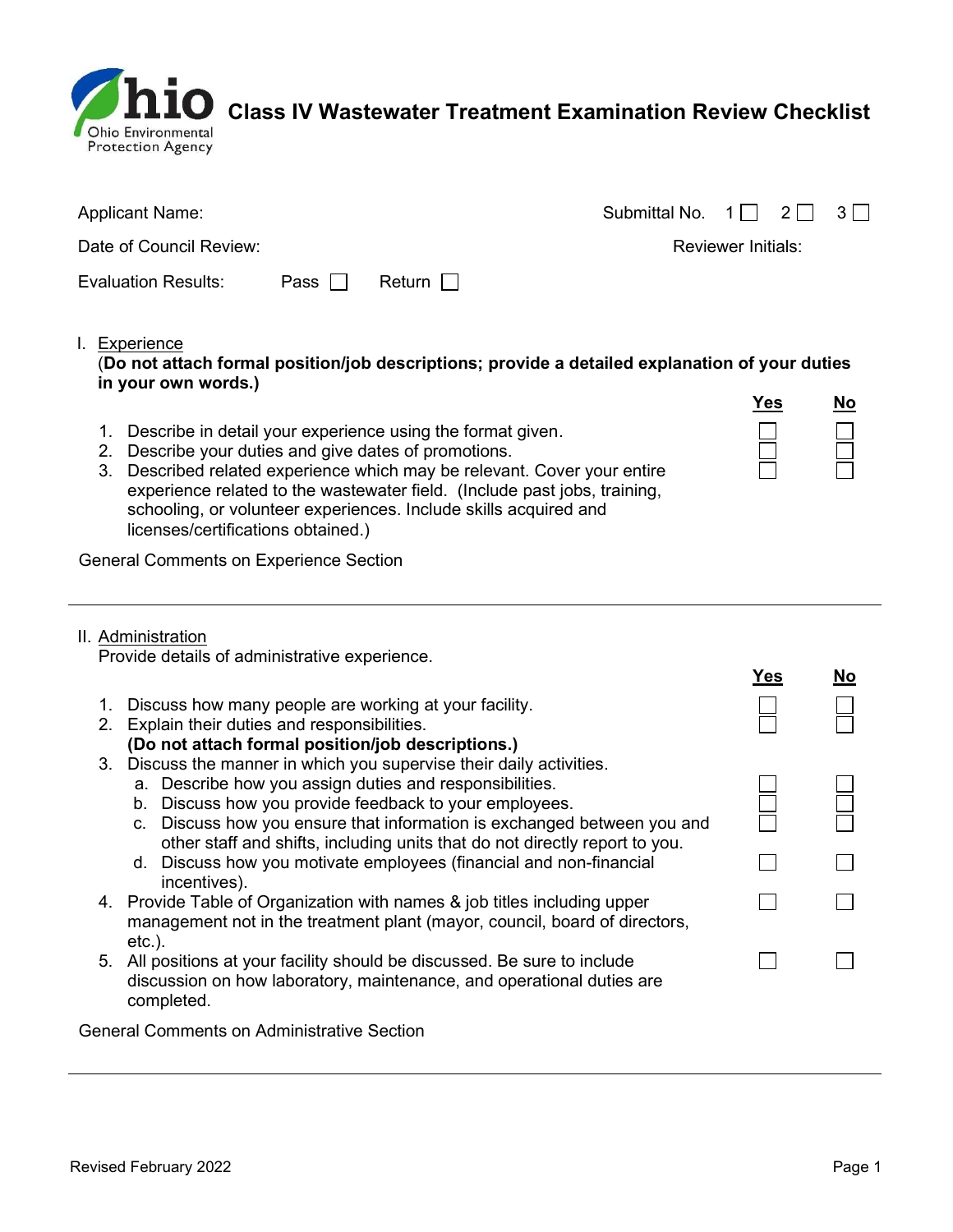## III. Budget

- 1. Provide a copy of the most recent budget for your plant(s).
- 2. Describe and discuss the budget process and your personal involvement: a. Explain the various steps of the budget process.
	- b. Explain how budget amounts are developed.
	- c. Describe who is responsible for submitting what information.
	- d. Discuss who reviews and approves the budget at each step in the process.
	- e. Discuss the purchasing process.
	- f. Discuss any long-term budgeting processes, such as capital improvement budgeting and 2-, 5-, or 10-year budget forecasting.
	- g. Describe how expenditures are tracked.
	- h. Discuss how emergency purchases are made; including spending limits.
- 3. Provide a brief explanation of the budget accounts, how they are developed and how you prioritize expenditures from year to year.

General Comments on Budget Section

# IV. Plant

|                |                                                                                                                                                                                                                                                                                                                                                                                                                                   | Yes | <u>No</u> |
|----------------|-----------------------------------------------------------------------------------------------------------------------------------------------------------------------------------------------------------------------------------------------------------------------------------------------------------------------------------------------------------------------------------------------------------------------------------|-----|-----------|
|                | 1. Describe and discuss all treatment process units and compare their operation                                                                                                                                                                                                                                                                                                                                                   |     |           |
| 2 <sub>1</sub> | with respect to design vs. actual hydraulic and organic loadings.<br>Discuss and compare how the plant was designed to operate and how it is<br>currently operating. (The discussion should include process control<br>methodologies and any additional loadings such as I & I flows, industrial,<br>septage, leachate, side streams, etc.)                                                                                       |     |           |
| 3.             | Discuss how you would like the plant to operate.                                                                                                                                                                                                                                                                                                                                                                                  |     |           |
| 4.             | Describe your greatest challenges in meeting your effluent permit limits and<br>operational goals.                                                                                                                                                                                                                                                                                                                                |     |           |
|                | 5. Describe any need for operational and mechanical improvements.                                                                                                                                                                                                                                                                                                                                                                 |     |           |
| 6.             | Describe and discuss the effects (including biological, chemical, or physical<br>impacts) of the effluent discharge on receiving waters.                                                                                                                                                                                                                                                                                          |     |           |
|                | 7. Describe and discuss residuals reuse/disposal practices. (Include the                                                                                                                                                                                                                                                                                                                                                          |     |           |
|                | operation of the liquid and solids handling processes and a discussion on                                                                                                                                                                                                                                                                                                                                                         |     |           |
|                | compliance with pertinent Ohio Administrative Code requirements.)                                                                                                                                                                                                                                                                                                                                                                 |     |           |
|                | 8. Provide a plant flow diagram.                                                                                                                                                                                                                                                                                                                                                                                                  |     |           |
|                | 9. Provide a summary, by month, for the last 12 months of actual operating<br>data. [This should include items such as the monthly averages of plant flows,<br>process control flow rates and solids concentrations, chemical doses, %<br>removals, sludge volume index (SVI), mean cell residence time (MCRT),<br>settleable solids, influent and effluent quality, etc.] Do not include copies of<br>monthly operating reports. |     |           |
| 10.            | Provide any additional information related to the plant and its performance                                                                                                                                                                                                                                                                                                                                                       |     |           |
|                | which may be pertinent.                                                                                                                                                                                                                                                                                                                                                                                                           |     |           |
|                | 11. Provide a plant flow diagram that clearly shows the path of the wet stream,                                                                                                                                                                                                                                                                                                                                                   |     |           |
|                | the solids stream, and any side stream.                                                                                                                                                                                                                                                                                                                                                                                           |     |           |
| 12.            | Provide a discussion on the data, including discussion on any values that do<br>not meet your operational targets or permit requirements.                                                                                                                                                                                                                                                                                         |     |           |

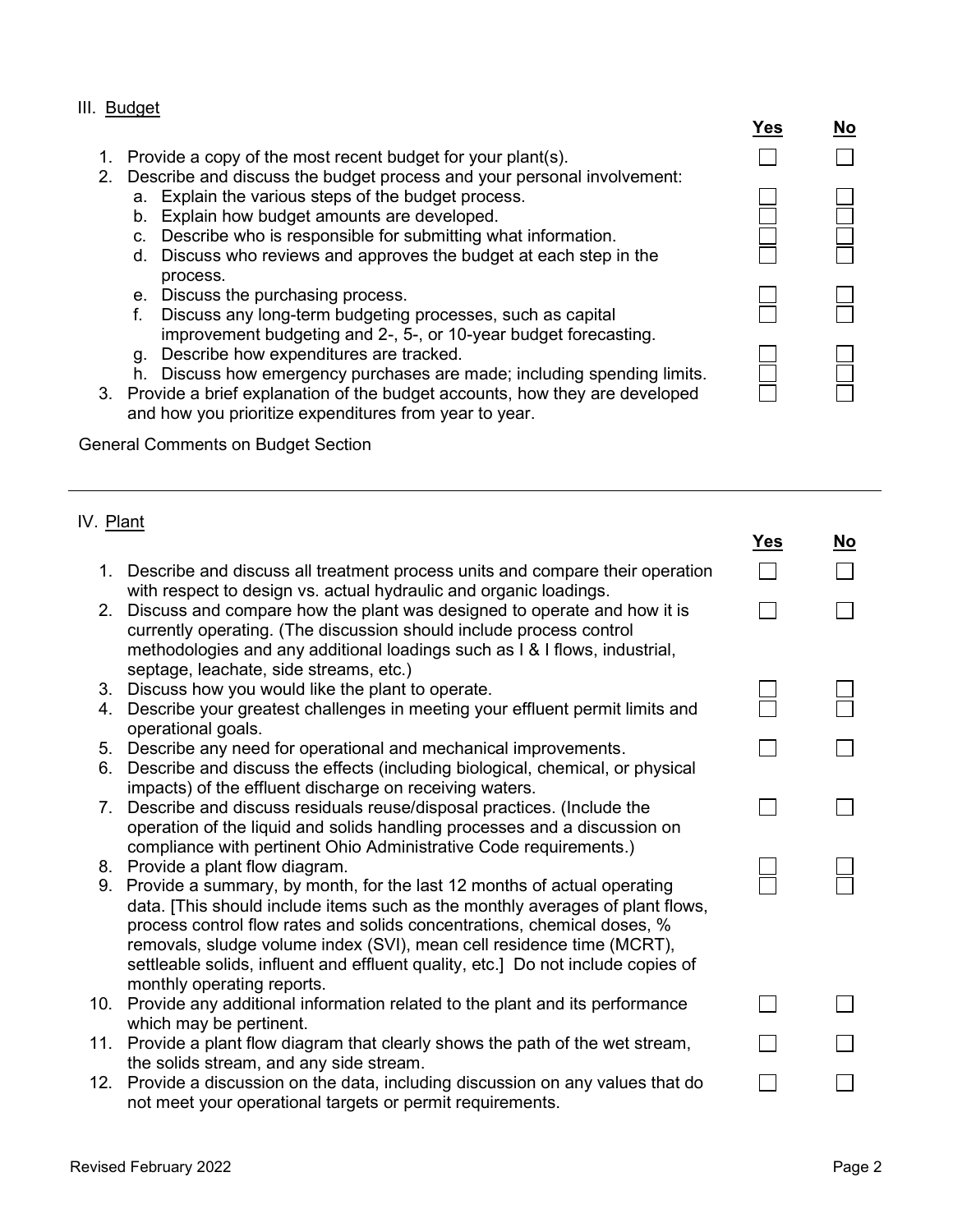13. Discuss your facility's cybersecurity protocol as it relates to your automated treatment processes and SCADA. Please discuss any training or programs that are in place for the employees related to cybersecurity.

General Comments on Plant Section

# V. Collection System

- 1. Describe and discuss the wastewater collection system and how it operators.
- 2. Submit a system map that clearly shows the major service areas, trunk lines, pump stations, and significant problem areas. Provide a discussion of all of the above as well as routine maintenance, emergency response, etc.
- 3. Provide a discussion on:
	- a. major piping sizes
	- b. piping material
	- c. flow rates
	- d. inflow and infiltration (I & I)
	- e. odor/corrosion problems
- 4. Describe and discuss sanitary sewer overflows (SSOs)
- 5. Discuss problem areas.
- 6. Describe the need for collection system improvements.
- 7. Discuss programs for the reduction of SSOs, water in basement (WIB), CSO long term control plans, I & I reduction programs, and their current status.
- 8. Describe and discuss collection system pump stations. (Limit to the 5 largest.) Provide a detailed discussion on:
	- a. collection areas
	- b. type of station
	- c. number of pumps
	- d. types of pumps
	- e. level control devices
	- f. force main size
	- g. flow rates
	- h. emergency power supply
- 9. Discuss pump station problem areas.
- 10. Describe the need for pump station improvements.

General Comments on Collection System Section

# VI. Safety Program 1. Describe and discuss the safety program at your facility. (Include a discussion of the risk management plan, if required.) 2. Discuss your involvement in the development and implementation of the safety program. 3. Include a listing of personal safety equipment for the plant.

4. List other safety equipment available at the plant.

П

Yes

 $\Box$ 

 $\Box$ 

П

Yes No

П

 $\Box$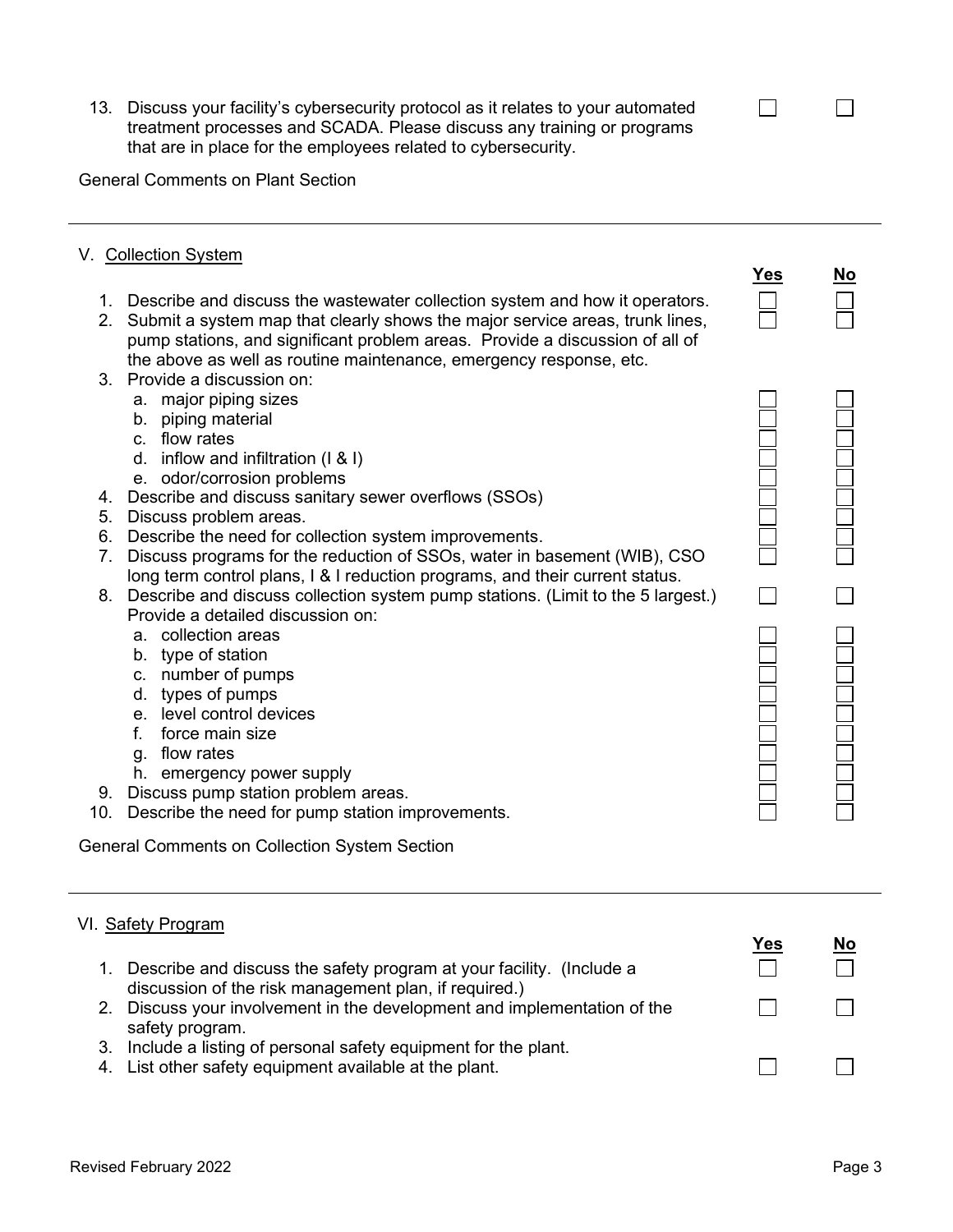|                                | 5. Include a copy of the minutes from the most recent safety committee<br>meeting.                                                                                                                                                                                                                                            |  |
|--------------------------------|-------------------------------------------------------------------------------------------------------------------------------------------------------------------------------------------------------------------------------------------------------------------------------------------------------------------------------|--|
| $7_{\scriptscriptstyle{\sim}}$ | 6. Provide a summary or outline of your safety manual.<br>Indicate how your facility's safety program addresses provisions of the<br>general OSHA standards. (Code of Federal Regulations 29-1910 and 1926)<br>such as chemical safety, confined space, hazard communication, lock/tag<br>out, personal protective equipment. |  |
|                                |                                                                                                                                                                                                                                                                                                                               |  |

General Comments on Safety Section

### VII. Planning

If you have no direct experience in planning for a plant change then describe a plant/system related event that required you to use planning skills such as plant shutdown/start-up, emergency planning, etc.

| $V_{\mathsf{A}\mathsf{A}}$                                                                                   | <b>NA</b> |
|--------------------------------------------------------------------------------------------------------------|-----------|
| one topic is preferred over short descriptions of multiple topics.                                           |           |
| Providing a list of projects without description and discussion is not acceptable. A thorough description of |           |

|    |                                                                                                                                                                                                                                 | ו פט | <b>IVO</b> |
|----|---------------------------------------------------------------------------------------------------------------------------------------------------------------------------------------------------------------------------------|------|------------|
|    | Describe and discuss your experience related to planning for a plant or<br>system related project. Include planning for a new plant, improvements or<br>expansions, any plans for future regulatory compliance and equipment or |      |            |
|    |                                                                                                                                                                                                                                 |      |            |
|    | process changes.                                                                                                                                                                                                                |      |            |
| 2. | Discuss the various steps in the planning process.                                                                                                                                                                              |      |            |
| 3. | Discuss the end result of your planning efforts.                                                                                                                                                                                |      |            |
| 4. | Discuss the extent of your responsibilities for the planning.                                                                                                                                                                   |      |            |
| 5. | Discuss any 5- to 10-year plans for your plant and collection systems.                                                                                                                                                          |      |            |
|    |                                                                                                                                                                                                                                 |      |            |

General Comments on Planning Section

## VIII. Research

The projects could be completed or currently underway. If the project is still in progress, discuss what you think the outcome will be based on current data. Research experience may include anything from full scale studies to minor process modifications related to the treatment facility.

This section should follow the format of developing a hypothesis (goal), experimentation, analyzing results and developing conclusions. Providing a list of projects without description and discussion is not acceptable. A thorough description of one topic is preferred over short descriptions of multiple topics.

|                                                                                                                    | Yes | Nο |
|--------------------------------------------------------------------------------------------------------------------|-----|----|
| Describe or discuss any investigations or research programs you participate<br>in related to wastewater treatment. |     |    |
| 2. Show the following:                                                                                             |     |    |
| a. your degree of responsibility<br>dates<br>$b_{\cdot}$                                                           |     |    |
| c. results and conclusions of research                                                                             |     |    |
| 3. Submit abstracts of reports if any                                                                              |     |    |
| <b>General Comments on Research Section</b>                                                                        |     |    |